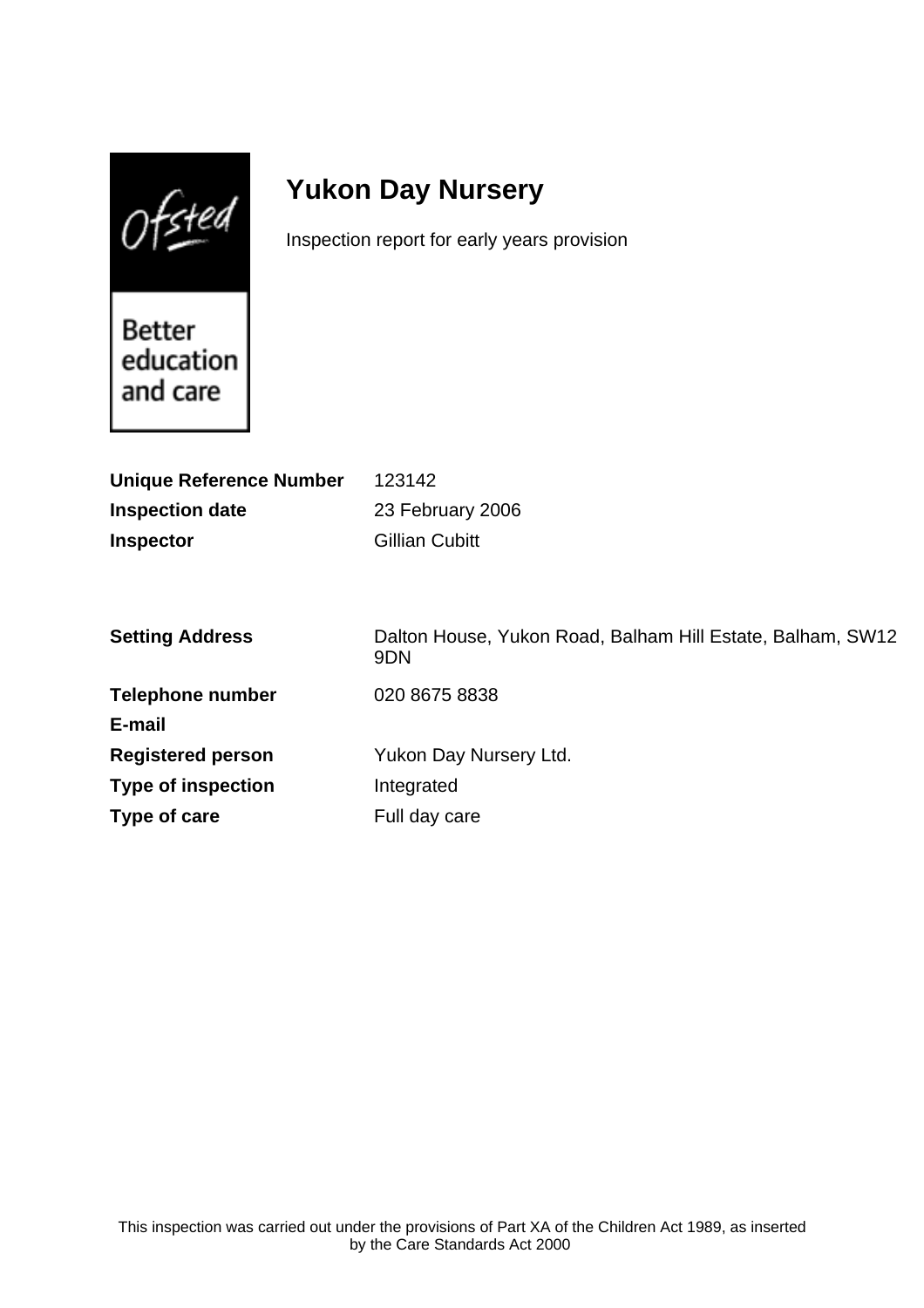## **ABOUT THIS INSPECTION**

The purpose of this inspection is to assure government, parents and the public of the quality of childcare and, if applicable, of nursery education. The inspection was carried out under Part XA Children Act 1989 as introduced by the Care Standards Act 2000 and, where nursery education is provided, under Schedule 26 of the School Standards and Framework Act 1998.

This report details the main strengths and any areas for improvement identified during the inspection. The judgements included in the report are made in relation to the outcomes for children set out in the Children Act 2004; the National Standards for under 8s day care and childminding; and, where nursery education is provided, the Curriculum guidance for the foundation stage.

The report includes information on any complaints about the childcare provision which Ofsted has received since the last inspection or registration or 1 April 2004 whichever is the later.

## **The key inspection judgements and what they mean**

Outstanding: this aspect of the provision is of exceptionally high quality Good: this aspect of the provision is strong Satisfactory: this aspect of the provision is sound Inadequate: this aspect of the provision is not good enough

For more information about early years inspections, please see the booklet Are you ready for your inspection? which is available from Ofsted's website: www.ofsted.gov.uk.

## **THE QUALITY AND STANDARDS OF THE CARE AND NURSERY EDUCATION**

On the basis of the evidence collected on this inspection:

The quality and standards of the care are satisfactory. The registered person meets the National Standards for under 8s day care and childminding.

The quality and standards of the nursery education are satisfactory.

## **WHAT SORT OF SETTING IS IT?**

Yukon Day Nursery opened in 1993. It offers full day care for children aged 2 years to under 5 years.

The nursery is open Monday to Friday between 08:30 and 18:00 for 50 weeks of the year. There are currently 9 children on roll. Their hours of attendance vary to suit the working hours of their parents. At present, there are no children attending who have special needs and there are 2 children who speak English as an additional language.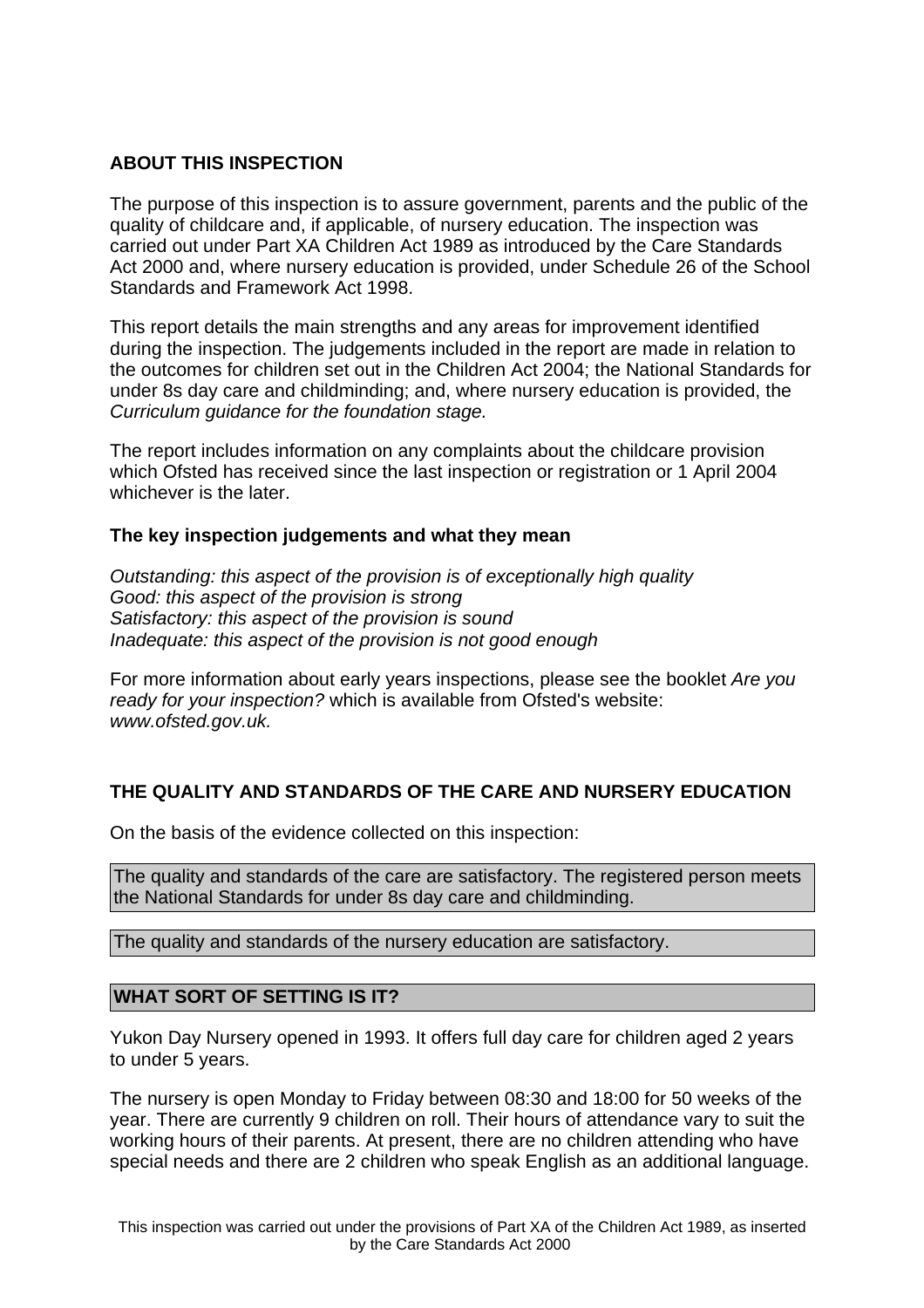The nursery provides funded places for children aged 3 and 4 years.

The provision is based in a large hall with additional rooms, underneath a block of flats on the Balham Hill estate in Wandsworth. All children have access to a secure outside play area, which is situated very near to the premises.

There are 4 full-time staff working in the nursery, including the manager and the cook. There are 3 staff who have childcare qualifications. Temporary staff are employed to maintain the ratios during staff absence. The nursery receives support from the Early Years Development and Childcare Partnership (EYDCP).

#### **THE EFFECTIVENESS OF THE PROVISION**

#### **Helping children to be healthy**

The provision is good.

Children enjoy a wide range of physical activities that contribute to their health and well-being. They eagerly put on their coats and hats as they look forward to their daily period of outside play. Children keep themselves warm by running around, kicking and catching balls and spinning hoops. Children also extend their physical development with planned dance and physical education sessions. Children have the opportunity to be active as well as having planned rest periods after lunch where they can either sleep, read or have quieter activities.

Children learn the importance of personal hygiene through well organised daily routines and activities. They line up to go to the toilets where they have their own flannels and toothbrushes. Children know that they have to clean their hands after messy play and going to the toilet as staff constantly remind them that their hands have germs. Cleaning hands is enjoyable because there are child-friendly soap pumps. Children watch the foam appear and they rub their hands and rinse under running water and dry them with individual paper towels. Children are protected from infection because the staff are informed about children's health care matters. All the required documentation is in place, although, medication procedures lack detail. Children are cared for in a warm, clean environment where staff follow good hygiene routines to prevent the spread of infection.

Children benefit from a healthy diet. They are able to access water at any time. Children enjoy a good range of healthy, freshly made meals which comprise of breakfast, midday meal and tea. The cook prepares nutritious home-cooked food where children's individual dietary needs are carefully observed, so that children remain healthy. Children are beginning to learn about the benefits of eating healthily through discussions at snack times and topic based activities.

Procedures are in place to help staff in the children's best interests, should an accident or serious illness occur. For example, parents complete documentation that permit staff to act quickly if children become ill or if there is a medical emergency. Key members of staff hold a current first aid qualification so they are able to act quickly and efficiently if a child needs medical attention.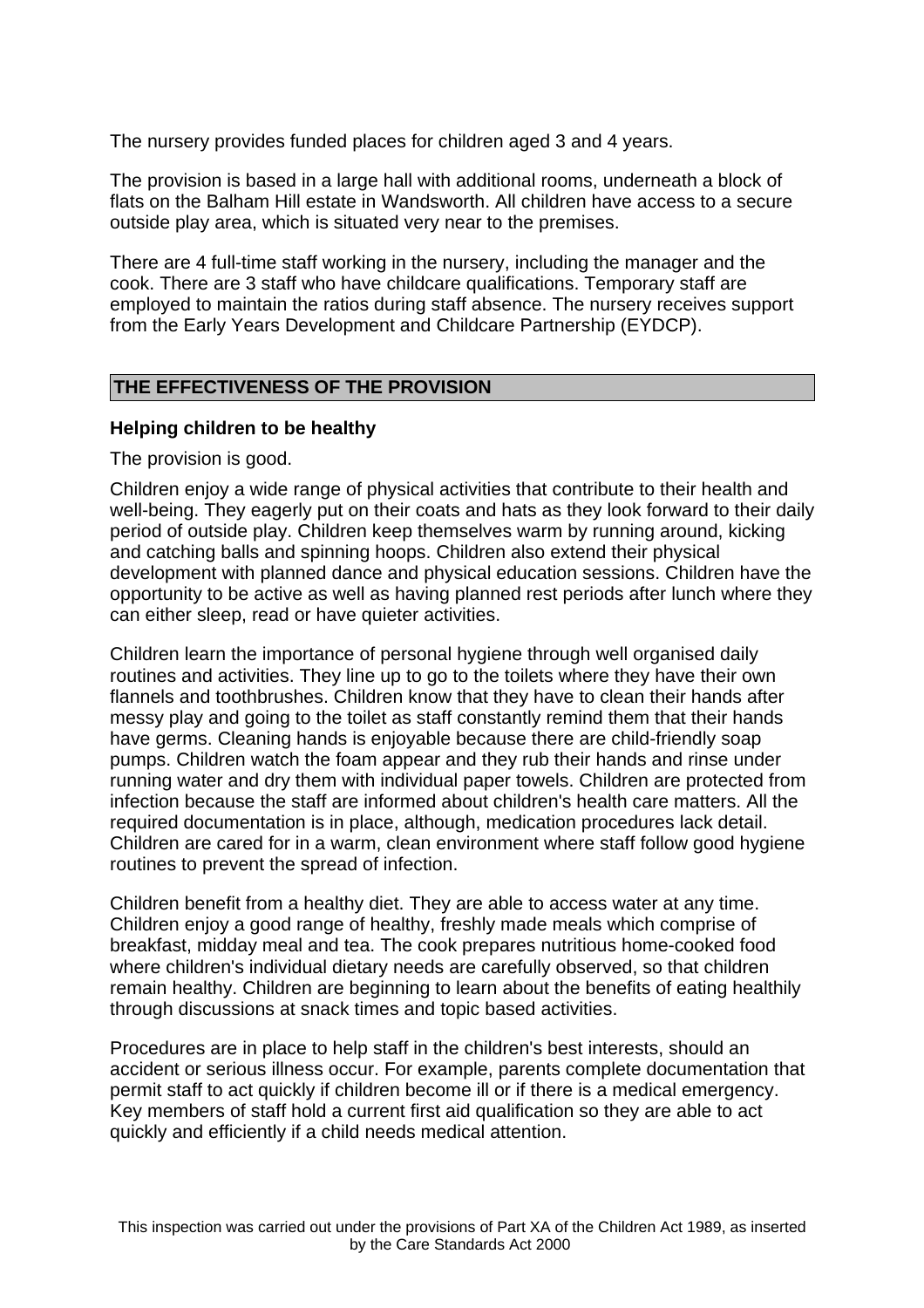## **Protecting children from harm or neglect and helping them stay safe**

The provision is satisfactory.

A range of effective procedures are in place to keep children safe and secure. For example, staff are deployed so that children are supervised at all times and regular risk assessments are carried out to minimise hazards. Health and safety requirements are carefully followed to keep children safe when they go on outings.

Children use a varied range of safe, developmentally appropriate resources which are cleaned and checked frequently. They learn to take responsibility for keeping themselves and each other safe through organised activities, discussion and examples set by the staff. For example, children are asked to hold hands and take care when walking to the outside play area; they stop at the kerb and look both ways before crossing the small road to their playground. Children participate in regular fire drills and know why they must leave the building promptly in the event of a fire.

Systems in place ensure that permanent staff are appropriately vetted, although, this does not include peripatetic staff which impacts on children's safety. Staff's knowledge of protecting children is satisfactory as they have clear procedures to follow if they have any concerns, although methods of recording incidents are not clear.

## **Helping children achieve well and enjoy what they do**

The provision is satisfactory.

Children are happy and settled. Staff provide a supportive and caring environment where positive relationships are formed. Children enjoy their time at the nursery and have access to a broad range of activities.

All children acquire new knowledge and skills, especially through their free-play periods where they explore with play dough, sand, water and construction toys. Staff constantly interact with them and ask questions to make children think during their play. The hour session which concentrates on teaching children however, is too long for very young children to sit through and the activity is very staff directed. Staff at present do not use the framework to Birth to three matters to ensure activities are prepared that link in with children's age and stage of development.

#### Nursery Education

The quality of teaching and learning is satisfactory. Children are making progress because the size of the group is very small and staff know children well. The manager and staff plan activities based on the six areas of learning which ensures children have a broad curriculum. Staff observe children's progress and make a mental note on how well children are progressing. Staff, however, do not write their observations on children's progress from the planned activities. Consequently, they do not sufficiently link activities to the stepping stones so that they can effectively plan the next stage in children's learning. Some children, therefore, are challenged appropriately but not all children benefit from the same activity and at times,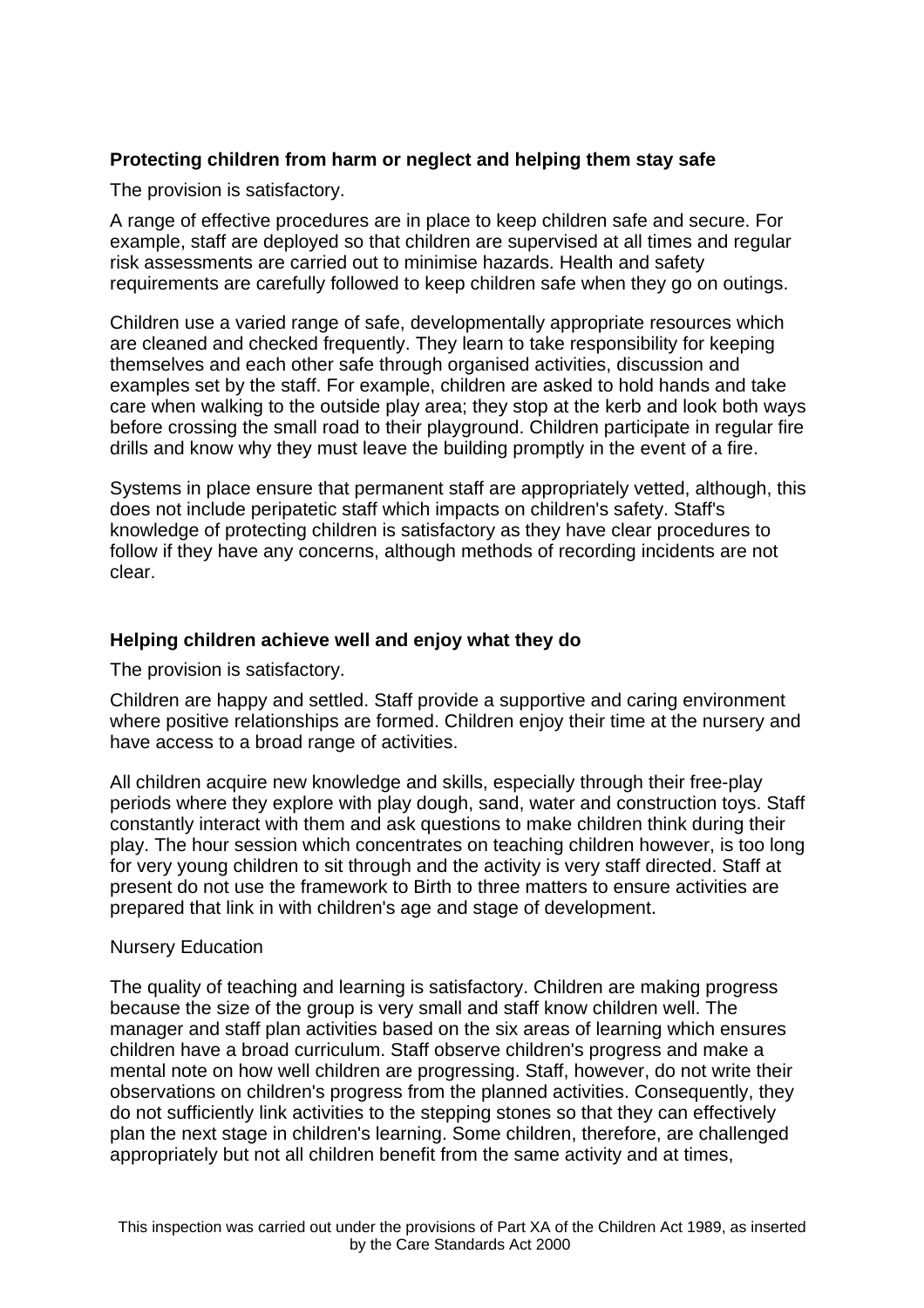intervention and help is given to children who do not complete set tasks. At the time of the inspection, there were no children with special educational needs, although, there are systems in place to provide support if required.

Children feel secure within the daily routines. They become involved and enjoy their free-play sessions. Their senses are heightened as they respond to what they see, smell and touch. They enjoy kneading play dough as well as smelling different items such as onion, jelly and vanilla. They enjoy talking about the different textures. Children's favourite times are when they group together to sing their favourite songs. They are becoming confident as they sing well-known songs with enthusiasm and performing the appropriate actions to the words. Children enjoy stories and have many opportunities to look at books. They know that writing has a meaning and staff actively encourage them to write their names on their finished work. Children's awareness of shapes and numbers is positively encouraged as they see them displayed in every room and around outside areas of the nursery. Children confidently count by rote and they are able to point to numbers when staff ask. Staff give children one-to-one sessions in understanding simple addition and subtraction.

Children have designated periods where they can develop their creativity, such as, junk modelling and painting and these are displayed so that children and parents can see. Children learn about the world about them by having regular outings, such as to the farm, zoo and fire station. They have access to computers, although, these are always closely supervised. Children's spatial awareness is being developed as they move around their environment with confidence and through planned sessions for physical education and dance.

#### **Helping children make a positive contribution**

The provision is satisfactory.

Children benefit from a range of activities and resources to promote a positive view of the wider world and increase their awareness of diversity. They celebrate various festivals from around the world, enjoy stories about children from different ethnic backgrounds and taste food from other cultures. Systems are in place for children with special needs, although there were no children present at the time of inspection.

All children receive a warm welcome and take part in a wide range of activities. The children work harmoniously together as they share and take turns and develop concerns for others. Older children happily take responsibility for assisting younger children. Staff however, at times are over- protective and tend to clear away after children have finished messy activities. Children are not encouraged to dress themselves which also hinders their developing independence. Staff are positive role models and manage behaviour effectively which encourages the children to learn right from wrong. Children are very polite and show appreciation for their meals by thanking the cook and saying their thank you prayer; they patiently wait until everyone is ready before they eat. The setting fosters children's spiritual, moral, social and cultural development.

The quality of the partnership with parents and carers is good.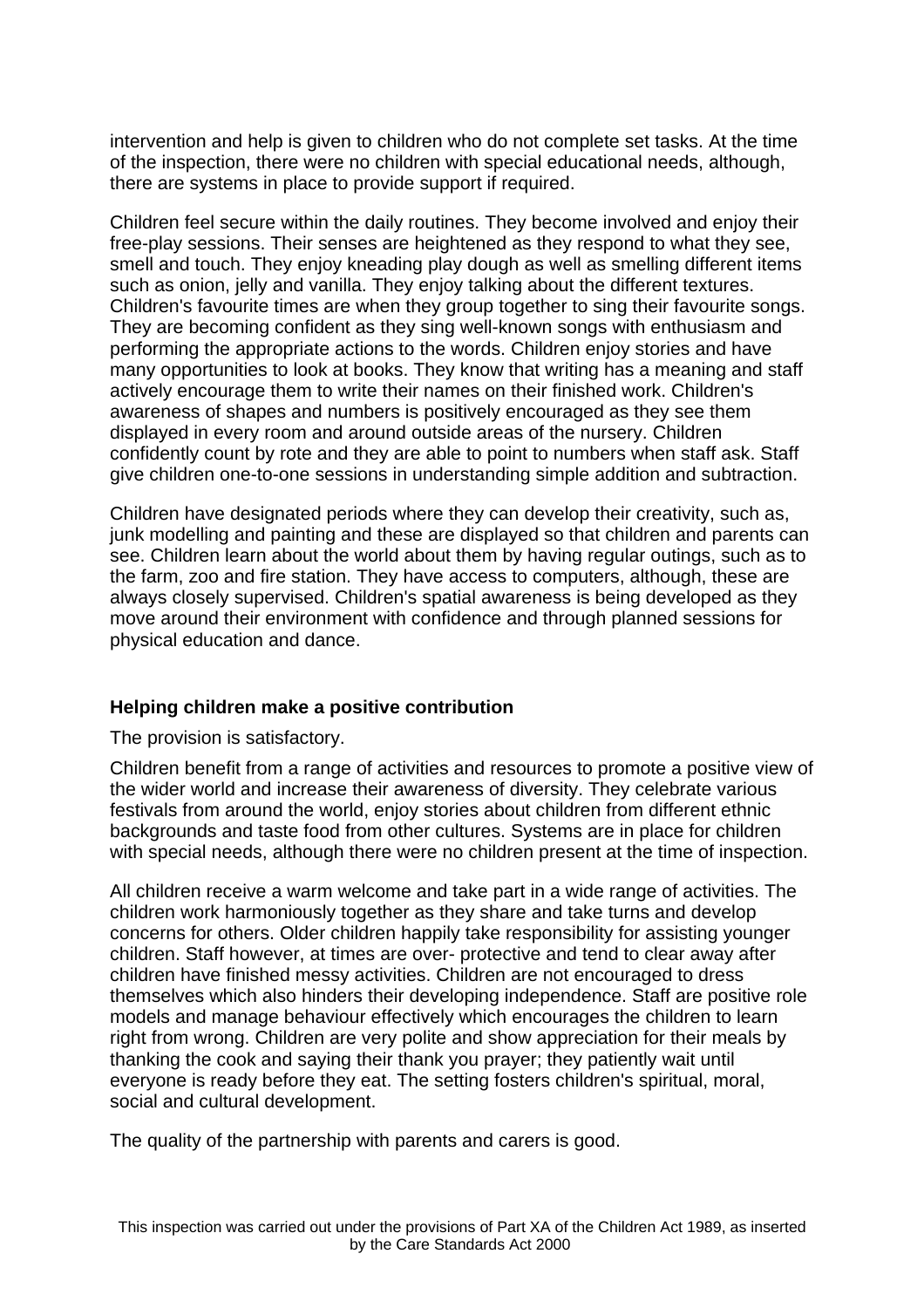Parents receive plenty of information about the provision through a detailed parent pack. Parents are made very welcome and are kept informed about current topics through their notice boards and regular newsletters. Parents complete information forms as to what their children like doing at home and they are invited to parents sessions, where staff provide them with information about their children's progress with detailed written reports. Parents like the open door policy and feel that they can approach the staff at any time. At the end of each day, parents have opportunities to exchange information about their children and they receive brief written information on the progress of the child's day.

## **Organisation**

The organisation is satisfactory.

All of the policies and procedures are in place pertaining to running of the nursery on a daily basis which keeps children healthy and generally safeguards their welfare. However, the provider has not set up systems to vet peripatetic staff which impacts on children's safety. Some policies such as the complaints procedure require updating and the methods of recording medication, accident and incident forms are not completely thorough. The organisation of the daily and weekly routines, plus the ability of staff to give children individual attention, enables them to experience different types of play and social times. Overall, the nursery meets the needs of the range of the children for whom it provides.

The quality of leadership and management of the nursery education is satisfactory. The manager arranges regular meetings with the staff to share information about weekly and daily planning. There is a key worker system in place to support the children and for parents and carers to have a point of contact. The provider works closely with staff and is aware of staff's lack of knowledge of the framework of Birth to three matters. Systems for the curriculum guidance for the Foundation Stage have been recently reviewed and staff are developing their knowledge of observations so that they can link these in to future planning. Staff have appraisals, although these are not regular as the group is currently small and individual training needs are discussed at meetings or informally.

## **Improvements since the last inspection**

At the last Children Act inspection, the provider agreed to a number of improvements to support the care and well-being of the children.

The child protection procedure is now in place and complies with the Area Child Protection Committee guidelines and children's records are now stored securely in the provider's office which ensures children's details are kept confidential. Times of children's attendance is now logged each day so staff know at all times who is present in case of a fire. The action plan to ensure that at least one member of staff holds a current first aid certificate has been implemented which ensures children's safety.

The recommendation to ensure that children have improved opportunities to have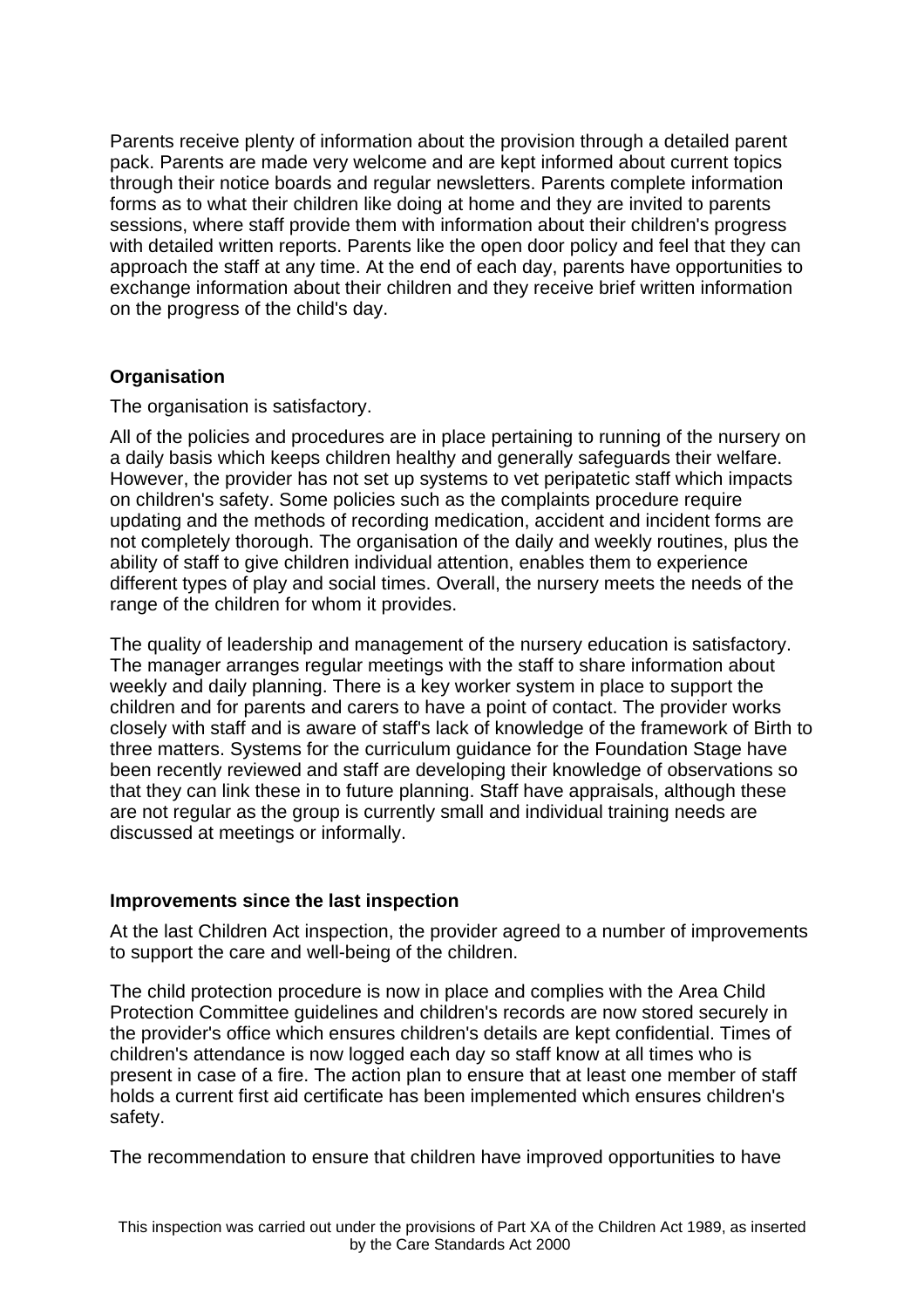regular access to creative resources have also been implemented; children have a daily period where they can access sand and water plus painting materials. Although, they are not able to freely access these throughout the day which hinders their independence.

At the last education inspection, the nursery was given recommendations to improve children's learning. The nursery was asked to increase and develop further mathematical concepts and provide more opportunities for children to engage in freely chosen activities. They were also asked to organise resources to enable children to choose and make the best use of the range of learning materials. The nursery have developed children's understanding of numbers and mathematical concepts in its everyday activities. Children are made aware of numbers and shapes in their environment and count at every opportunity. The organisation of the room provides children with opportunities to access resources easily and during their free play sessions they are able to make the best use of the materials. The nursery was also asked to provide more detailed written plans to cover six areas of learning and assessments on each child to be carried out. The plans now cover the six areas of learning and although child assessments are carried out, staff do not sufficiently link these in with the next steps in children's learning which restricts their ability to plan effectively for individual children.

## **Complaints since the last inspection**

There have been no complaints made to Ofsted since the last inspection.

The provider is required to keep a record of complaints made by parents, which they can see on request. The complaints record may contain complaints other than those made to Ofsted.

## **THE QUALITY AND STANDARDS OF THE CARE AND NURSERY EDUCATION**

On the basis of the evidence collected on this inspection:

The quality and standards of the care are satisfactory. The registered person meets the National Standards for under 8s day care and childminding.

The quality and standards of the nursery education are satisfactory.

## **WHAT MUST BE DONE TO SECURE FUTURE IMPROVEMENT?**

#### **The quality and standards of the care**

To improve the quality and standards of care further the registered person should take account of the following recommendation(s):

• ensure that accidents are recorded on separate pages for confidentiality and parents sign after medication has been administered